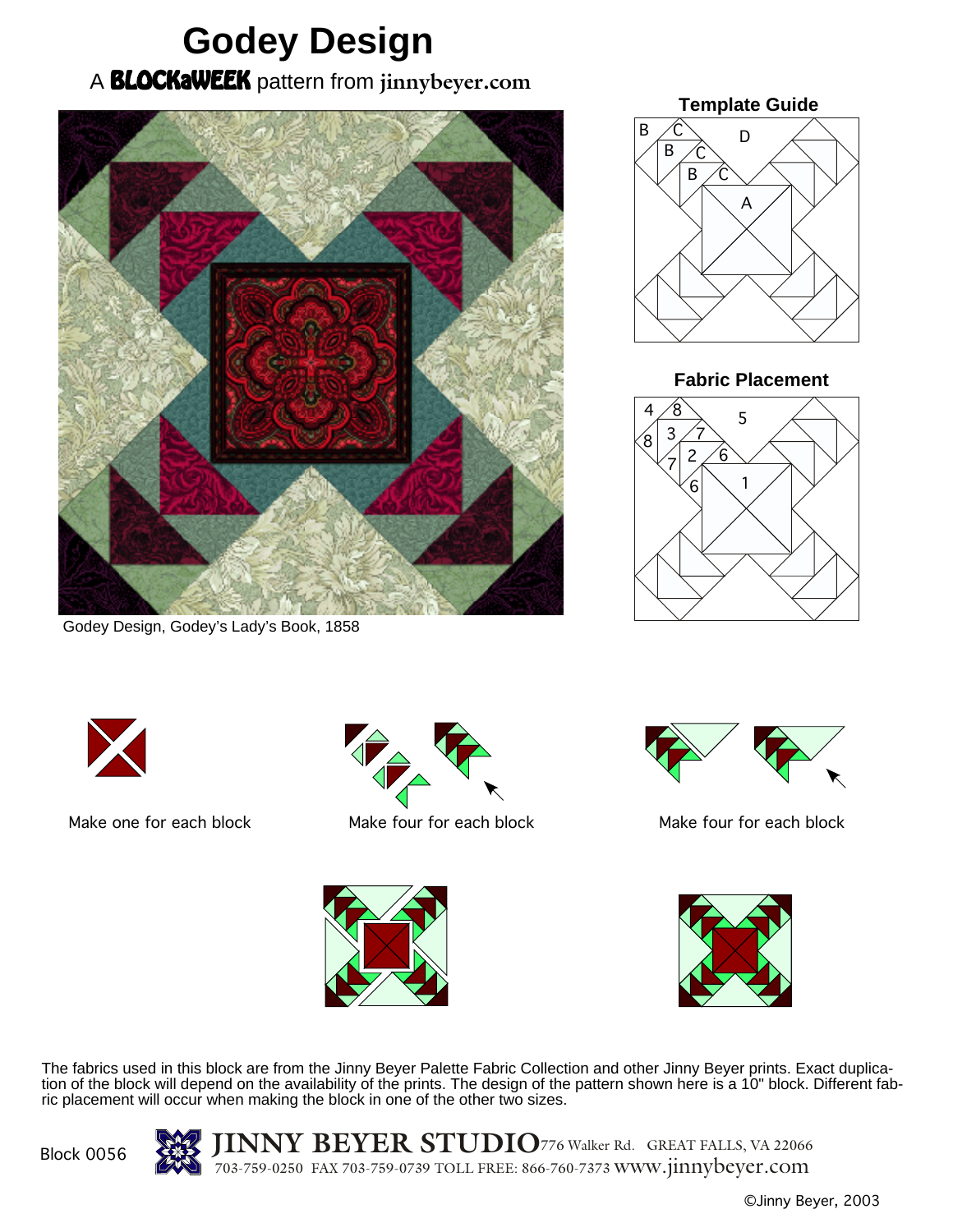Block 0056

## **Godey Design** A BLOCKaWEEK pattern from **jinnybeyer.com**

Templates - 6 INCH BLOCK

As drawn, templates should be placed on the right side of the fabric. After printing, check to make sure that the following line is two inches long.





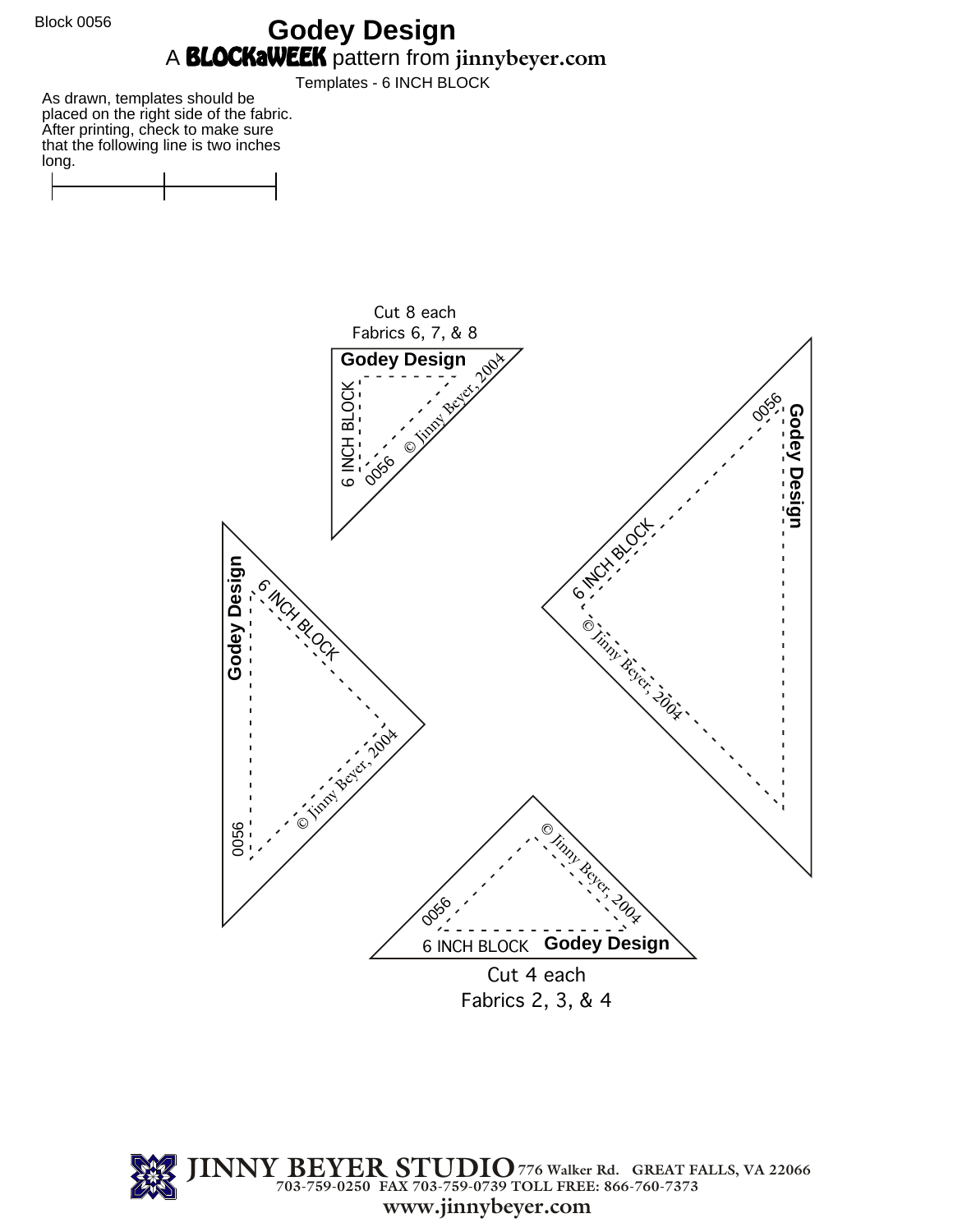Block 0056

## **Godey Design** A BLOCKaWEEK pattern from **jinnybeyer.com**

Templates -10 INCH BLOCK

As drawn, templates should be placed on the right side of the fabric. After printing, check to make sure that the following line is two inches long.